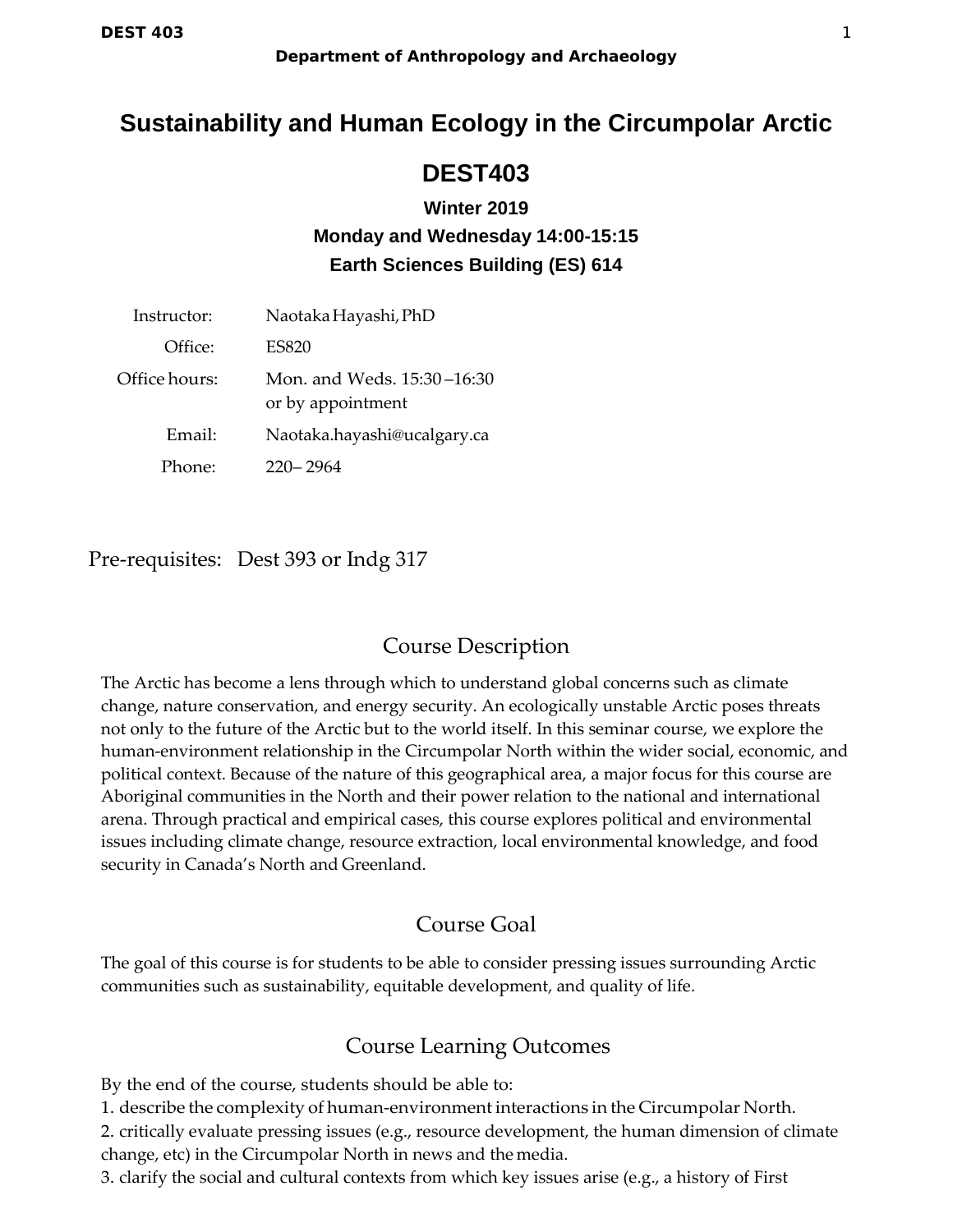Nations, etc.).

- 4. propose solutions to address key issues from a political-ecology point of view.
- 5. synthesize their ideas and articulate them in a form of an oral or poster presentation.

# Required Readings

- Course readings will be posted to D2L (see below in the section "student presentation").
- The Reading List for the book review assignment is available on D2L. The books are available on line or at the reserve desk at the GallagherLibrary.

# *Reference Book*

• Bone, Robert M. 2012. The Canadian North: Issues and Challenges. Toronto: Oxford Univ. Press.

# Course Format

This course consists of six modules. Basically, each module will take two weeks to cover. In the first week of each module, I will discuss the module's theme. A lecture agenda (a simplified version of lecture slides) will be posted to D2L before every lecture. In the second week of the module, students will give a presentation based on an assigned article or a book chapter. Disclaimer: Studying only posted documents gives no guarantee of a good grade.

# Course Schedule

Module 1. Images of the North and northern landscapes

Week 1 No class Week 2 (Jan. 14 & 16) Lecture, "True North, Strong and Free"

Module 2. The history of Aboriginal peoples in the Circumpolar North Week 3 (Jan. 21 & 23) Lecture, From fur trade to Land Titles Week  $4$  (Jan. 28 & 30) Student presentation (articles or book chapters) regarding Modules 1 and 2

2 + 2 presentations

## Module 3. Human ecology & Political ecology in the Circumpolar North

Week 5(Feb.4&6)Lecture, Indigenous ways of understanding the environment ("Indian Fires", etc.) and the nature of traditional ecological knowledge (TEK) Week 6 (Feb. 11 & 13) Studentpresentation

2 + 1 presentations

Feb. 13: Explanation about how to write a book review

Reading Week (Feb. 16– 24) No class

## Special Sessions

Week 7, Feb. 25 Video discussion Feb. 27 Guest talk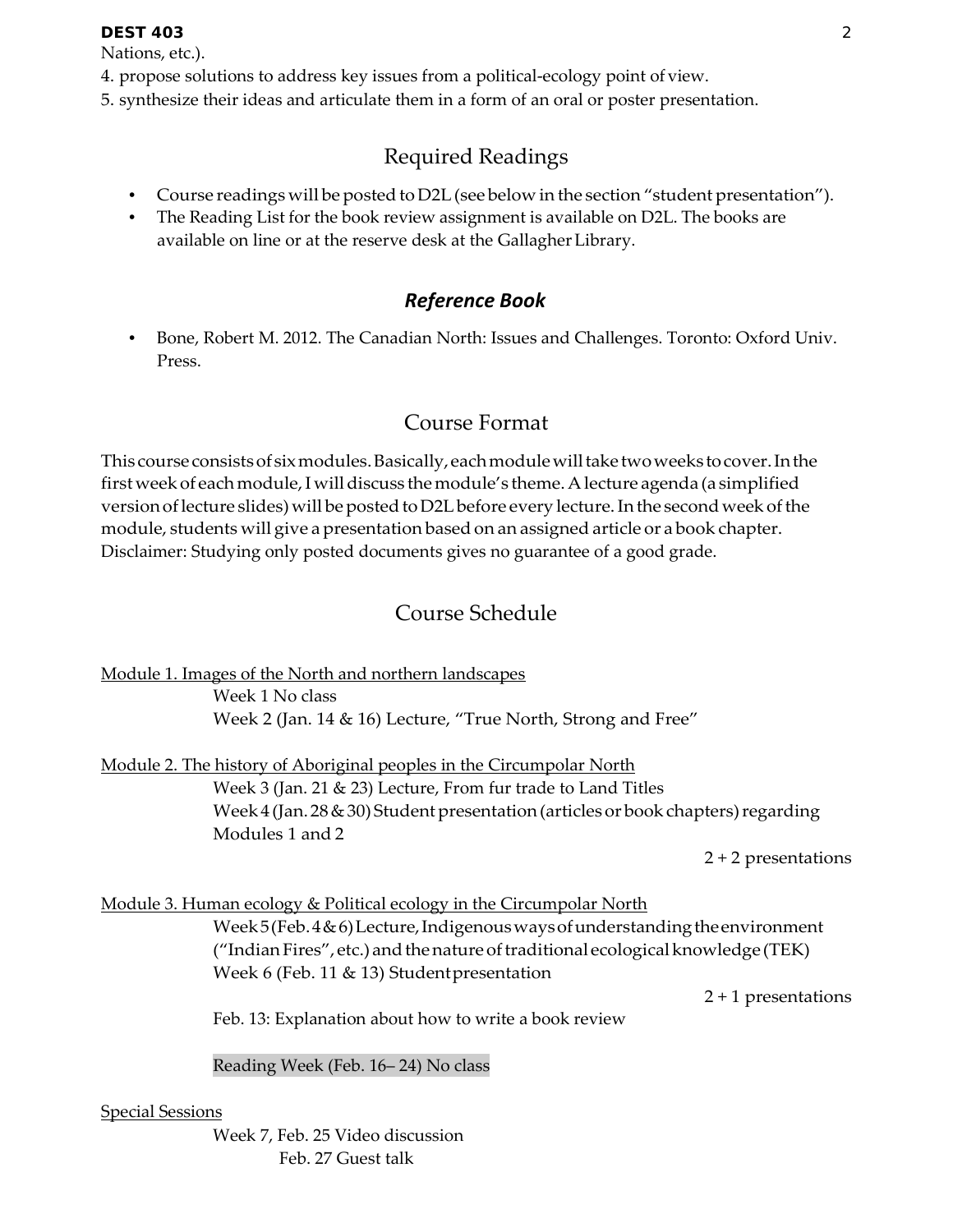#### **DEST 403** 3

Module 4. Climate change

Week 8 (Mar. 4 & 6) Lecture, the local effect of global environmental change and the anthropocene

Week 9 (Mar. 11 & 13) Student presentation (articles or book chapters)

2 + 2 presentations

#### Module 5. Resource management

Week 10 (Mar. 18 & 20) Lecture, Local resource management and the application of TEK

Week 11 (Mar. 25 & 27) Student presentation (articles or book chapters)

2 + 2 presentations

Student poster presentation (term project)

Week 12 (Apr. 1 & 3) Week 13 (Apr. 8)

Final exam (in-class)

Week 13 (Apr. 10)

## Assignments and Evaluation

| 1. News circulation assignment                                   |       |  |
|------------------------------------------------------------------|-------|--|
| 2. Student presentation based on an article or a book chapter    |       |  |
| In-class (oral) presentation                                     | 10%   |  |
| Summary of the in-class presentation in D2L forum                |       |  |
| 2. Book review                                                   |       |  |
| 3. Term project                                                  |       |  |
| Presentation proposal                                            | $5\%$ |  |
| Poster presentation (the making of a poster + oral presentation) | 30%   |  |
| Student evaluation                                               | $5\%$ |  |
| 4. Final exam (on the last class day)                            |       |  |

### *Important dates*

| Mar. 1 (13:00) | Due date for the book review assignment.                              |  |  |
|----------------|-----------------------------------------------------------------------|--|--|
|                | Submit electronically through D2L. See below.                         |  |  |
| Mar. 6         | Due date for the presentation proposal by hand                        |  |  |
| Apr. 1         | Due date for the in-class submission of the term project (the poster) |  |  |
| Apr. 10        | Final exam                                                            |  |  |

### *News circulation assignment*

- Search a news article online that is relevant to this course and post the URL to the forum on D2L (any day before March 26).
- In the next class, introduce the news article that you posted to D2L. Explain in 5–10 minutes why the article grabs your attention and how that is relevant to the class discussion.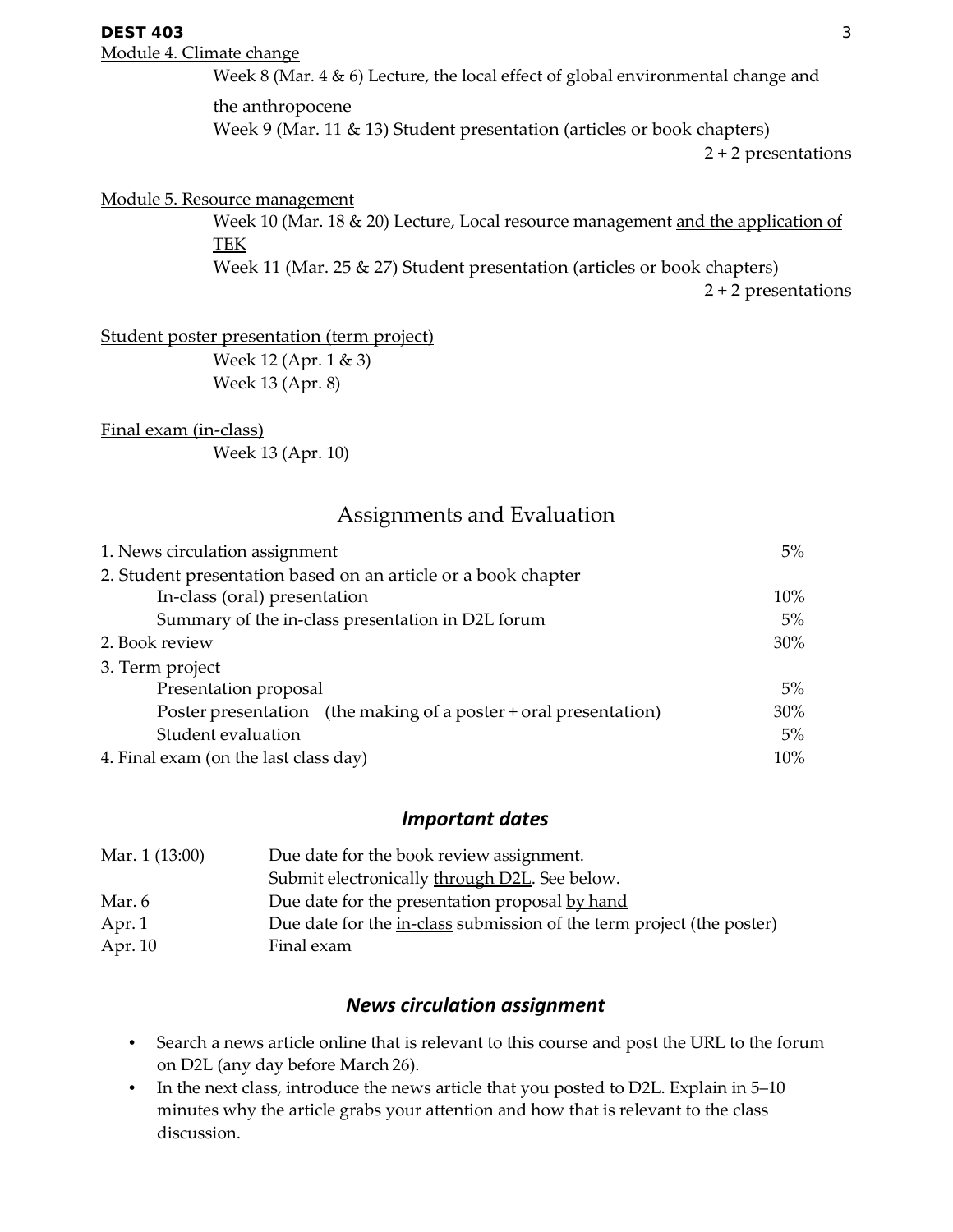## *Student presentation (article or book chapter)*

- Readings are posted to D2L. Students choose one and decide when they will discuss their reading in the class.
- Presenters are encouraged to consult with the instructor before they present (see above for the office hours).
- Foreach reading, the presenter should explain the relevant background information presented in the article, the problems discussed, the central themes/objectives of the article, and the author's conclusions. Students are encouraged to refer to two to three related articles.
- Students can use a presentation format of their choice, including handouts, Power Point, and online presentation tools.
- Presentations should be 25 minutes long, and will be followed by class discussion. Two students will present per class. This means four students will discuss one module theme.
- Before or after their presentation, students will post a summary of their presentation on D2L. (If you post after your presentation, you must post within a week of your presentation.) Summaries should include: keywords, thesis, summary & supporting evidence, significant quotes, problems & critique, and related articles. ("Useful links" is an option. See D2L.)

## *Book review*

- The book review must stay within TWO PAGES, TYPED, SINGLE-SPACED, and in 12-point Times New Roman. Page margins should be 1 INCH (2.5 cm) wide, and all pages should be numbered.
- Please don't put the cover page.
- Submit an electronic file (compiled with MS WORD or LibreOffice Writer) through the 'Dropbox' on D2L. Click the 'Assessments' in the NaviBar at the top of D2L and choose the 'Dropbox' from the drop-down menu.
- Marks for late submissions will be reduced by 25% a day. In other words, an assignment submitted four (4) days late will lose all the mark allocated to the assignment.
- Students are encouraged to stay within the maximum page length, or risk a penalty. A bibliography is not included in the length restrictions.
- If you did extra research, provide a bibliography of any references cited at the end of your work. However, you do not need to include the book you reviewed in that section.
- Use APA format.
- A template for this assignment will be posted to D2L when the dayapproaches.
- A critical analysis requires an evaluation of the arguments made by the author, and this means you have to read carefully to find out what the author's argument(s) is/are. You may find the argument(s) stated in the book's introduction. The next step is to consider what the author provides in subsequent chapters.
- A well-written book review will remind readers of the main arguments as it proceeds. The concluding chapter of the book review will summarize the author's own appraisal of the argument(s) and evidence. This does not mean that you can read the introduction and conclusion, and write a good review; you need to demonstrate that you know what each chapter contains, and how it contributes to the main argument(s).
- Inaddition, a critical assessment requires that you assess the argument(s) and comment on whether you think the book meets the author's stated objective(s). This assessment is not a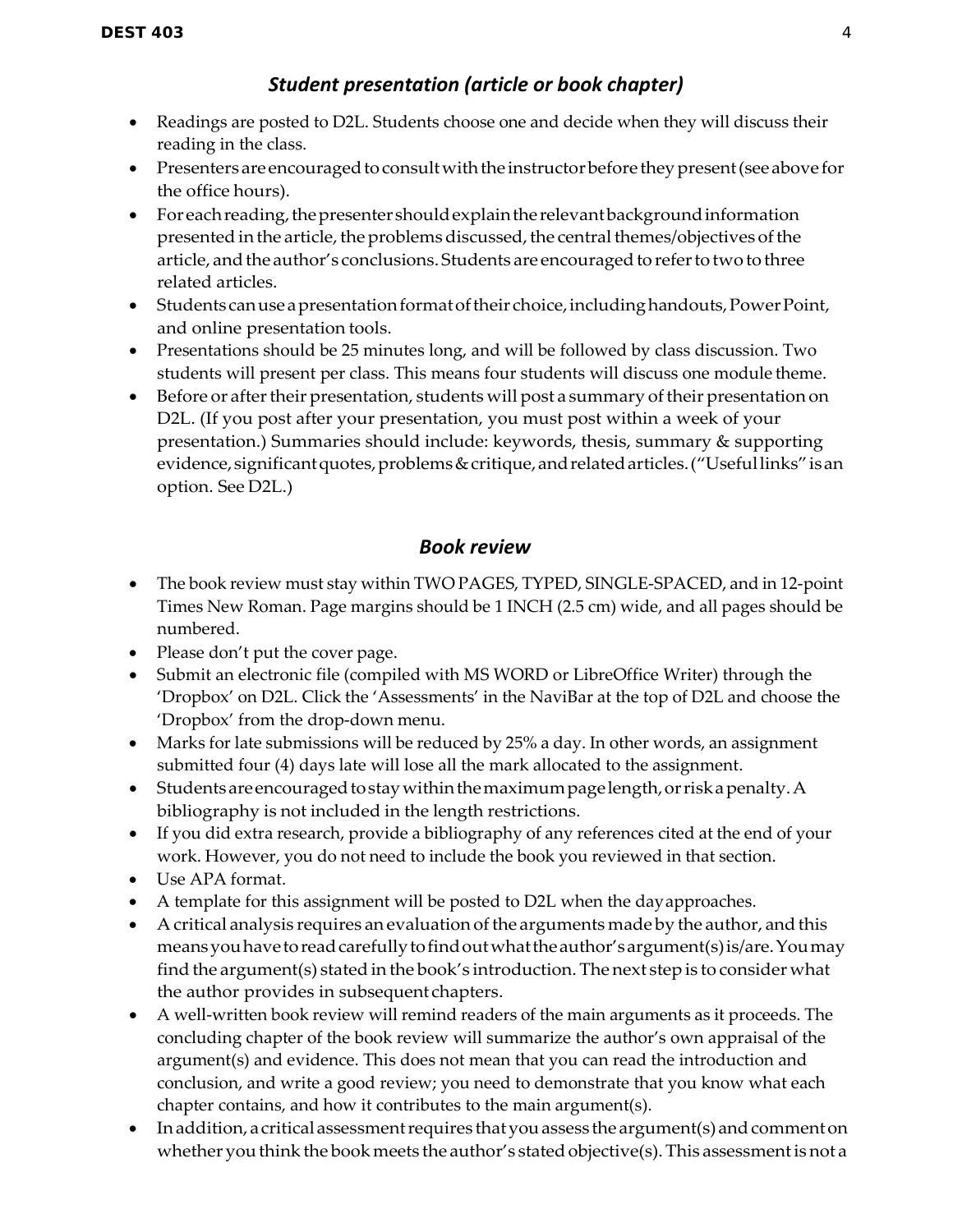simple option, but a thoughtful evaluation of how well the author has succeeded in convincing you, the reader, of the value of the argument and the evidence used to support it. Your own conclusions should also say something about what you have learned about the subject, having read the book, and what else you might want to know that was not addressed in the book.

- As you read, it is useful to carry on a "dialogue" with the author, asking yourself if you agree with what is being said, or whether something is missing. You will need to say something about the author's relationship with the subject, and about his/her methods. In some cases, you will have to be a detective to find out what you want to know.
- You must indicate how the issues covered in the book relate to the themes covered in the course.
- Correct spelling is important. Use a dictionary and a computer spelling and grammar checker. Create adraftof yourreview, andthenlookatit againaday or so later.Whenyou do a second draft, make sure that the ideas flow coherently from one another. Move text around if you need to. Weed out repetitive words and phrases. Vary the length of sentences. Read the review aloud, to see how it flows. The final product will reflect the care you have put into its creation.
- If you wish, you may use the first person. Use the active voice as much as possible.

## *Term project*

- Students will explore one theme regarding the Circumpolar North, such as climate change, resource management (e.g., fishing and forestry), resource development (e.g., mining, the oil and gas industry), or food security security.
- Aposterpresentationproposalmustbesubmittedbytheduedate(seeabove).Writedown your idea in one paragraph with fewer than five (5) references. In other words, you only need to submit a one-pagepaper.
- The final product will be a poster presentation. Students are expected to use a tri-fold display board (36"  $\times$  48") (about \$7 at MAC Hall). Other options are 28"  $\times$  40" and 24"  $\times$ 38".
- During the in-class presentation, students evaluate each other's poster and submit their evaluations to the instructor.

## *Final exam*

• The final exam is long-answer and essay type format. Exam questions will be derived from lecture and the summaries that students post to D2L.

# Grading Scheme

| $A+$    | $100 - 94.9\%$ |        | 94.8–89.9%      | $A -$   | 89.8–84.9%          |
|---------|----------------|--------|-----------------|---------|---------------------|
| $B+$    | 84.8–79.9%     | R.     | 79 8–74 9%      |         | $B - 74.8 - 70.9\%$ |
| $C_{+}$ | 70.8–66.9%     |        | $66.8 - 62.9\%$ | $C_{-}$ | $62.8 - 58.9\%$     |
| $D+$    | 58.8–54.9%     | $\Box$ | 54.8–49.9%      | F       | 49.8% and below     |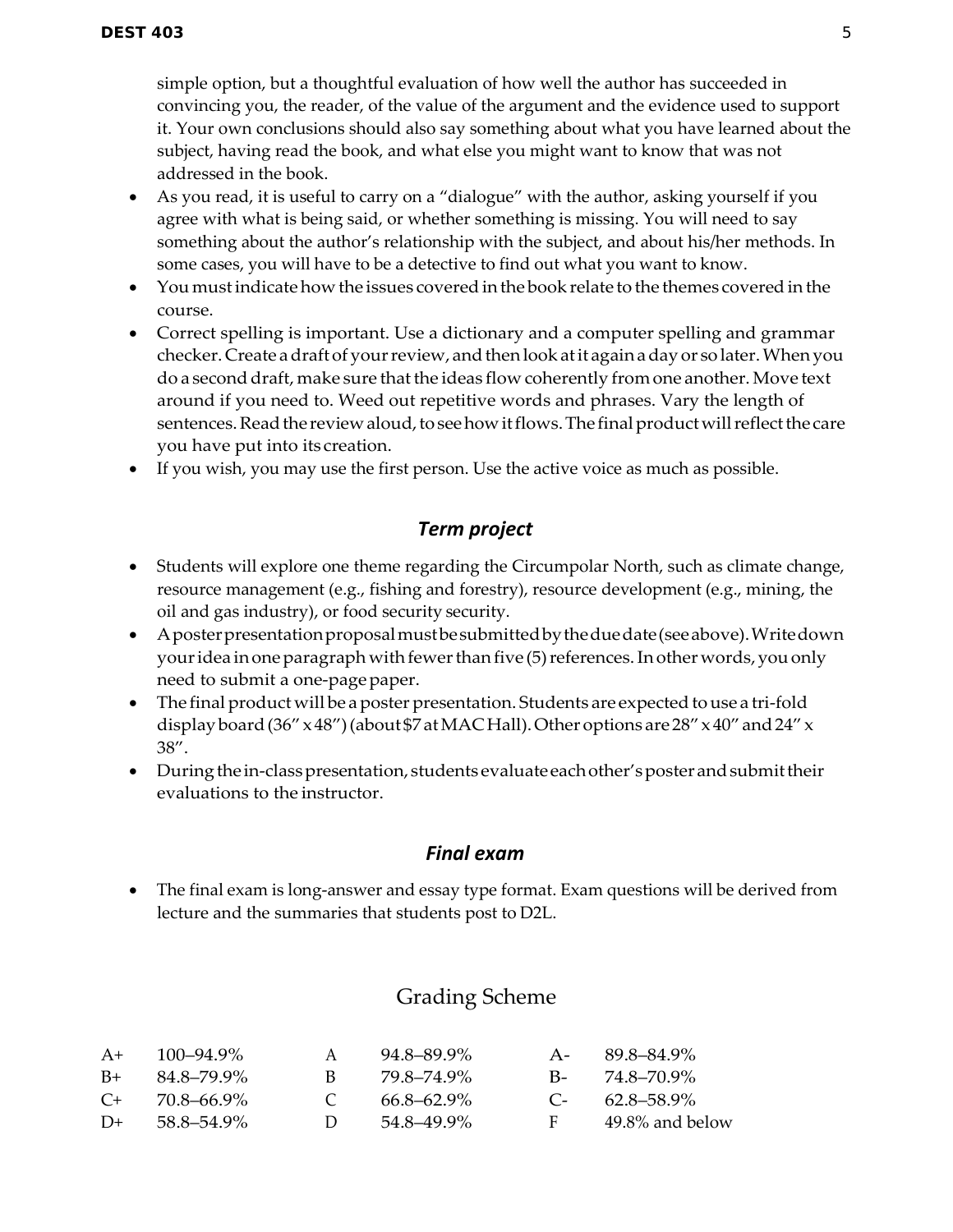#### *Exams*

Test re-writes will not be offered except for valid and documented medical and family emergencies. Non-academic activities, such as vacation plans and heavy workload are not valid reasons for missing an exam. Course appeals (grades, missed exams) have to be made in writing. Students unable to write an exam must inform, as soon as possible, the instructor (by email or phone) or a personnel in the main office (Department of Anthropology and Archaeology, number: 220- 6516) about their situation. A proper documentation must be provided within four (4) business days of the exam. A make-up exam, deferred or early, may be different in content and/or format from the original exam.

## Email Policy

Please include the word "DEST403" in the title of any email message. Please write everything you need in one message. I appreciate concise and appropriate email messages. I will attempt to respond to emails in a timely fashion, that is, within two working days. However, responses may take longer depending on the volume of messages I receive. In other words, please don't send an email about an exam an hour before and expect a response. Also, general questions regarding the course outline, exam formats, and so forth can be addressed in the D2L forum; other students are likely to have the same questions, and can find their answers here.

## Conduct in Classroom

All cellphones must be turned off during class time. If you expect to receive a call, sit by a door and leave the room in a non-disruptive manner prior to answering. I encourage note-taking during lecture. Laptop computers are allowed for note taking as long as the use of computers does not interfere with lecture and/or class discussion. Anyone who distracts the class will be asked to leave and will not be allowed to use computers again in class. Please note, not only is this distracting to you, most importantly it is distracting to the students around you (who see everything you are doing) and your instructor.

#### **PLAGIARISM AND CHEATING**

Plagiarism: "to steal and pass off the ideas or words of another as one's own" (Webster's). Plagiarism will not be tolerated and will automatically result in a failing grade for the submission. Any student caught plagiarizing will also be subject to additional University sanctions. Students are expected to be familiar with the Department of Anthropology and Archaeology's policy on intellectual honesty

#### **DEFERRED EXAMS:**

A student who is absent from a test for legitimate reasons must discuss an alternative course of action with the instructor. The instructor at their discretion may transfer the percentage weight for the test to the final examination, if there is a final examination in the course, set another test, etc. An instructor will normally make this decision on the basis of verbal information provided by the student. In the event that an instructor feels that they cannot judge the veracity of the information provided, Students must be aware that they are responsible for payment of any charge associated with the medical assessment and documentation as this service falls outside the realm of services provided by the Provincial Health Care Plan. Deferral of the final exam requires Registrar approval.

#### **ACADEMIC ACCOMMODATIONS**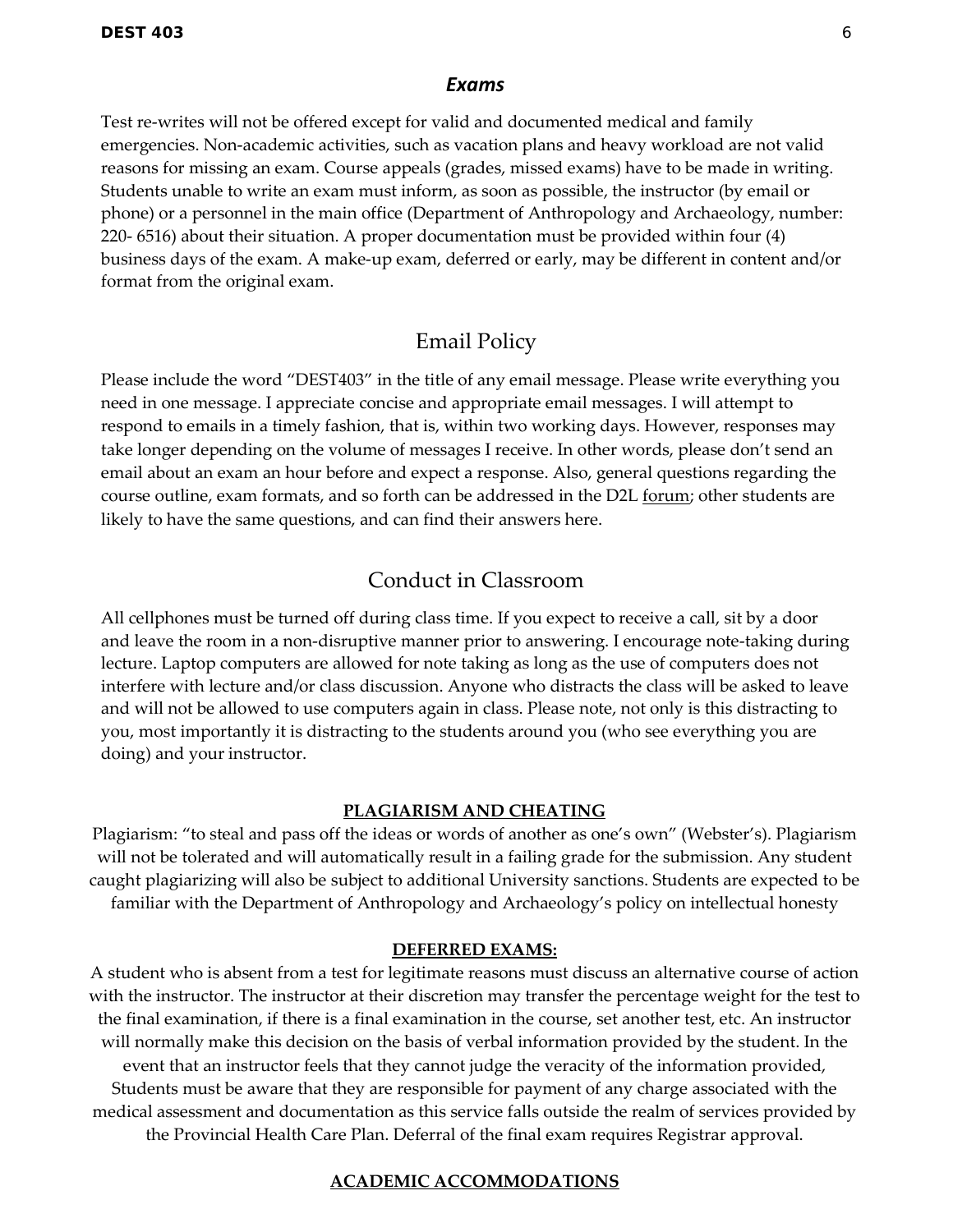#### <http://www.ucalgary.ca/access/accommodations/policy>

Students needing an Accommodation because of a Disability or medical condition should communicate this need to Student Accessibility Services in accordance with the Procedure for Accommodations for Students with Disabilities

Students needing an Accommodation based on a Protected Ground other than Disability, should communicate this need, preferably in writing, to the instructor of this course.

### **ACADEMIC INTEGRITY**

Academic integrity is essential to the pursuit of learning and scholarship in a university, and to ensuring that a degree from the University of Calgary is a strong signal of each student's individual academic achievements. As a result, the University treats cases of cheating and plagiarism very seriously. Non-academic integrity also constitutes an important component of this program.

For detailed information on what constitutes academic and non-academic misconduct, please refer to the following link:<http://www.ucalgary.ca/pubs/calendar/current/k-2-1.html>

All suspected cases of academic and non-academic misconduct will be investigated following procedures outlined in the University Calendar. If you have questions or concerns about what constitutes appropriate academic behavior or appropriate research and citation methods, you are expected to seek out additional information on academic integrity from your instructor or from other institutional resources.

Where there is a criminal act involved in plagiarism, cheating or other academic misconduct, e.g., theft (taking another student's paper from their possession, or from the possession of a faculty member without permission), breaking and entering (forcibly entering an office to gain access to papers, grades or records), forgery, personation and conspiracy (impersonating another student by agreement and writing their paper) and other such offences under the Criminal Code of Canada, the University may take legal advice on the appropriate response and, where appropriate, refer the matter to the police, in addition to or in substitution for any action taken under these regulations by the University

### **TEACHING EVALUATIONS / USRIS (Universal Student Ratings of Instruction)**

At the University of Calgary, feedback provided by students through the Universal Student Ratings of Instruction (USRI) survey provides valuable information to help with evaluating instruction, enhancing learning and teaching, and selecting courses. **Your responses make a difference, please participate!** Website: http://www.ucalgary.ca/usri/

## **Writing Across the Curriculum**

Writing skills are not exclusive to English courses and, in fact, should cross all disciplines. The University supports the belief that throughout their University careers, students should be taught how to write well so that when they graduate their writing abilities will be far above the minimal standards required at entrance. Consistent with this belief, students are expected to do a substantial amount of writing in their University courses and, where appropriate, members of faculty can and should use writing and the grading thereof as a factor in the evaluation of student work. The services provided by the Writing Support, part of the Student Success Centre, can be utilized by all undergraduate and graduate students who feel they require further assistance

**Emergency Evacuation Assembly Points:** In the event of an emergency that requires evacuation, please refer to the following link to become familiar with the assembly points for the class: <http://www.ucalgary.ca/emergencyplan/assemblypoints>